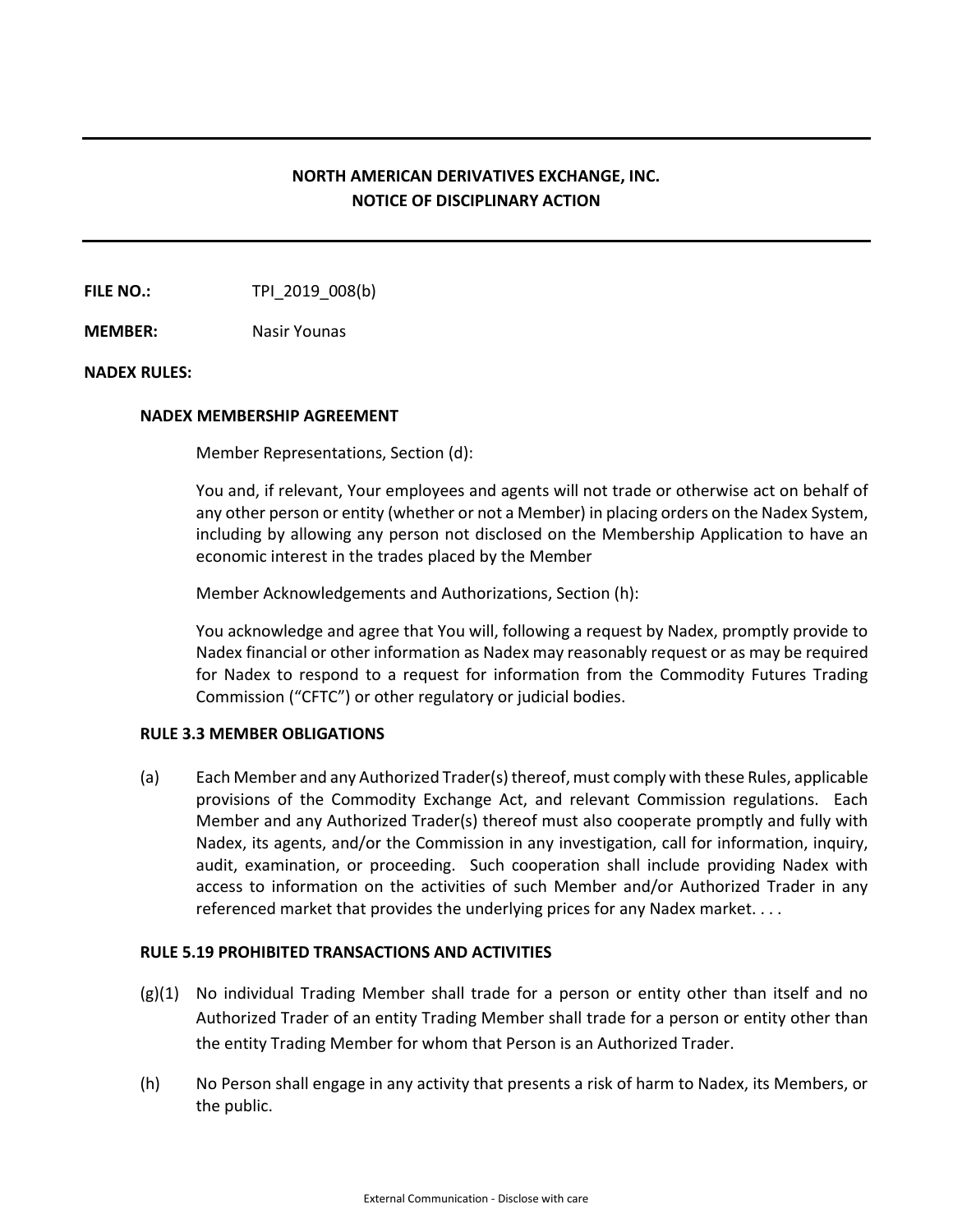- (i) No Person shall engage in any activity that adversely affects the integrity of the Market or its underlying systems.
- (k) No Person shall intentionally provide misleading, erroneous, or fraudulent information to Nadex on a membership application or otherwise.
- (n) No Person shall engage in any activity that is intended to, or has the effect of, manipulating the market in violation of Sections  $6(c)$  and  $9(a)(2)$  of the CEA and no Person shall engage in any other activity that would violate the CEA or the Commission's Regulations.
- (t) No Member shall engage in conduct or practices inconsistent with just and equitable principles of trade or conduct or practices detrimental to the best interests of the Exchange, its Members and/or FCM Customers.
- **FINDINGS:** On May 10, 2019, the Nadex Compliance Department sent Nasir Younas ("Younas") an Account Inquiry letter requesting, among other things, general background information, source of funds information and details regarding his order and trading activity. Nadex acknowledges that Younas responded to this Account Inquiry letter and provided certain information. However, Younas failed to produce, among other items, complete and unaltered banking statements as requested by Compliance. Additionally, the Compliance Department found that Younas allowed another Nadex Member to fund his Nadex account by transferring funds into his bank account which was subsequently transferred to Nadex, thus providing the other Member with a direct economic interest in the activity and trading in his Nadex account. Further, this investigation revealed that Younas executed trades in his Nadex account with funds that would not have been available to him in the bank account on record, but for the funding from another Nadex Member, and traded his account on behalf of the other Member. Also, during the course of this investigation, Younas provided misleading information to the Compliance Department relative to his connections with other Nadex Members, and also provided misleading information on his Nadex application related to his employment.

During the course of its investigation, the Compliance Department analyzed the order and trading activity throughout the life of Younas's Nadex account. Through this review, the Compliance Department discovered that Younas engaged in or attempted to engage in a manipulative scheme to defraud Nadex markets in at least 17 binary option contracts for FX pairs GBP/USD, EUR/USD, USD/JPY and USD/CAD between July 31, 2018 and November 16, 2018. The presence of a manipulative scheme was further enhanced upon review of Younas's account and background information, where it was discovered that he had significant connections with other Nadex Members via trading activity.

Based on Nadex's investigation, the Compliance Department determined that Younas violated Rule 3.3(a) and Member Acknowledgements and Authorizations, Section (h) of the Nadex Membership Agreement when he failed to cooperate with the Compliance Department's inquiry regarding these matters. Furthermore, Younas violated the Nadex Membership Agreement, Member Representations Section (d), when he allowed another Nadex Member to have a direct economic interest in the activity and trading in his Nadex account. Also, Younas violated Nadex Rule  $5.19(g)(1)$  when he executed trades in his Nadex